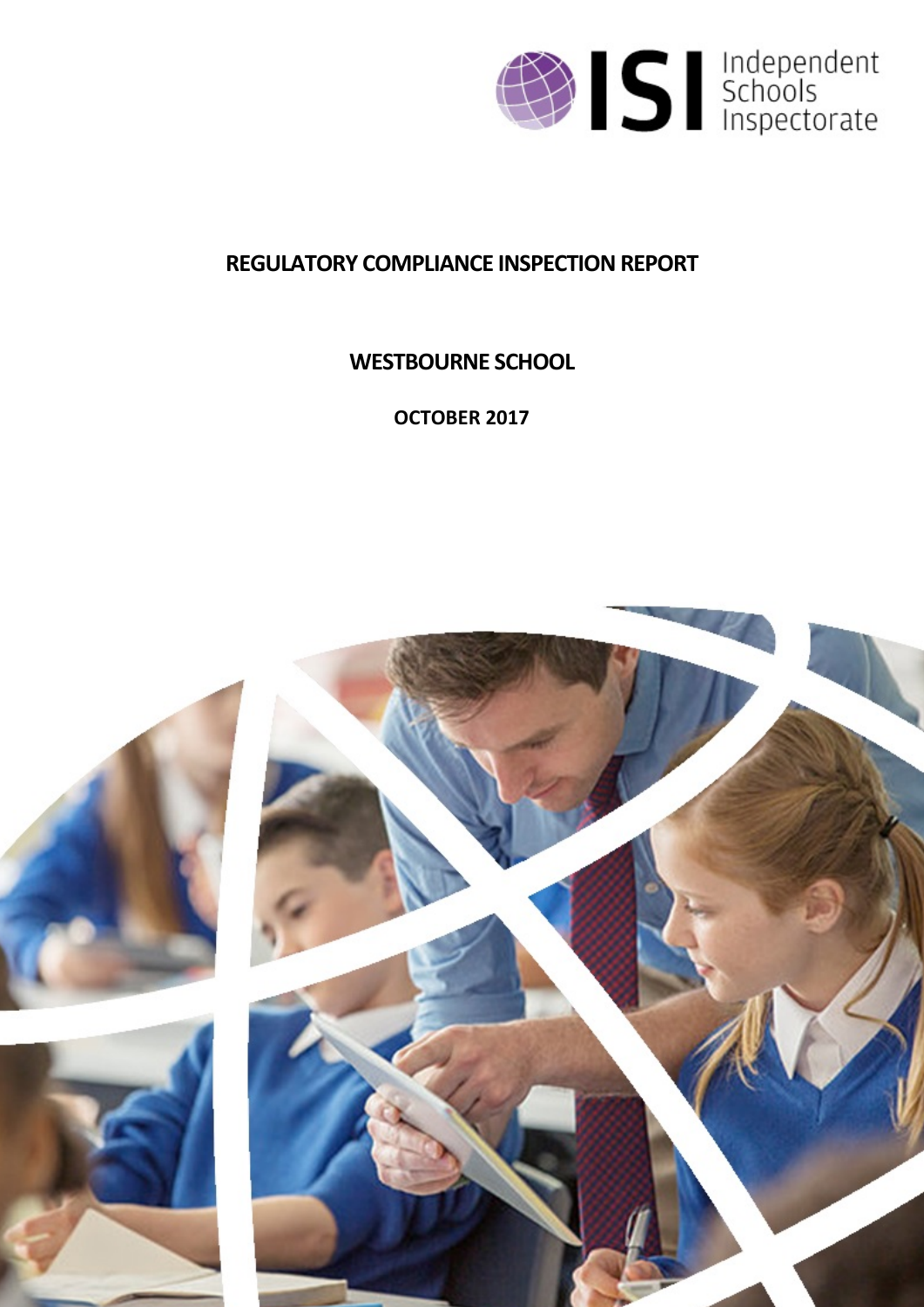**Contents** 2

## **CONTENTS**

|    | <b>SCHOOL'S DETAILS</b>                                              | 3                       |
|----|----------------------------------------------------------------------|-------------------------|
| 1. | <b>BACKGROUND INFORMATION</b>                                        | 4                       |
|    | <b>About the school</b>                                              | 4                       |
|    | What the school seeks to do                                          | 4                       |
|    | About the pupils                                                     | 4                       |
| 2. | <b>REGULATORY COMPLIANCE INSPECTION</b>                              | 5                       |
|    | Preface                                                              | 5                       |
|    | <b>Key Findings</b>                                                  | 6                       |
|    | <b>PART 1 - Quality of education provided</b>                        | 6                       |
|    | PART 2 - Spiritual, moral, social and cultural development of pupils | 6                       |
|    | PART 3 – Welfare, health and safety of pupils                        | 6                       |
|    | PART 4 – Suitability of staff, supply staff, and proprietors         | 6                       |
|    | PART 5 – Premises of and accommodation at schools                    | 6                       |
|    | <b>PART 6 - Provision of information</b>                             | $\overline{\mathbf{z}}$ |
|    | PART 7 - Manner in which complaints are handled                      | $\overline{\mathbf{z}}$ |
|    | PART 8 - Quality of leadership in and management of schools          | $\overline{\mathbf{z}}$ |
| 3. | <b>INSPECTION EVIDENCE</b>                                           | 8                       |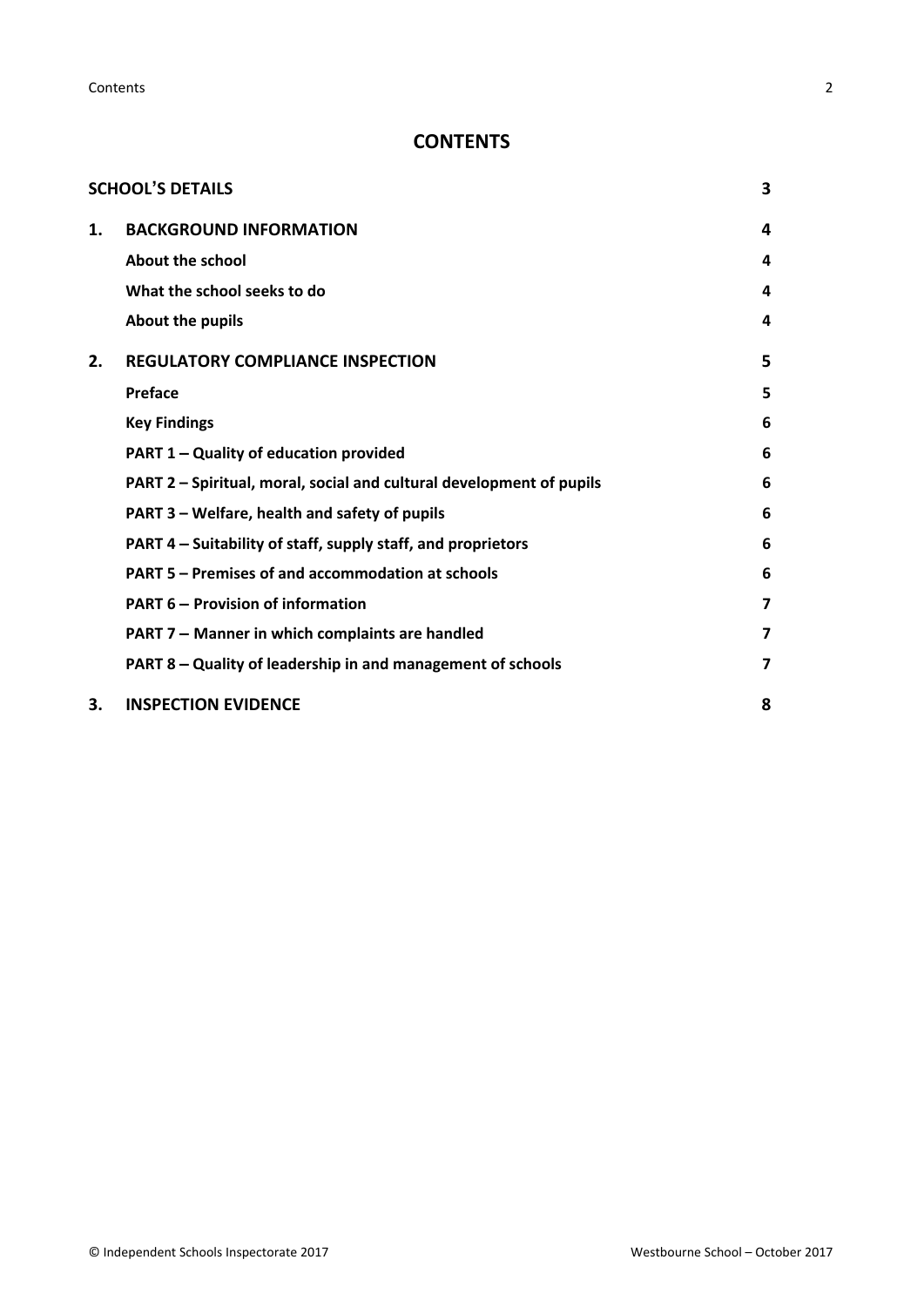## <span id="page-2-0"></span>**SCHOOL'S DETAILS**

| <b>School</b>                    | Westbourne School                                                                         |     |                |     |
|----------------------------------|-------------------------------------------------------------------------------------------|-----|----------------|-----|
| <b>DfE</b> number                | 373/6001                                                                                  |     |                |     |
| <b>Registered charity number</b> | 529381                                                                                    |     |                |     |
| <b>Address</b>                   | Westbourne School<br>60 Westbourne Road<br>Sheffield<br>South Yorkshire<br><b>S10 2QT</b> |     |                |     |
| <b>Telephone number</b>          | 0114 266 0374                                                                             |     |                |     |
| <b>Email address</b>             | admin@westbourneschool.co.uk                                                              |     |                |     |
| Headteacher                      | Mr John Hicks                                                                             |     |                |     |
| <b>Chair of governors</b>        | Mr Scott Hinchliffe                                                                       |     |                |     |
| Age range                        | 3 to 16                                                                                   |     |                |     |
| Number of pupils on roll         | 351                                                                                       |     |                |     |
|                                  | <b>Boys</b>                                                                               | 220 | Girls          | 131 |
|                                  | Pre-school,<br>including the<br><b>EYFS</b>                                               | 42  | <b>Juniors</b> | 138 |
|                                  | <b>Seniors</b>                                                                            | 171 |                |     |
| <b>Inspection dates</b>          | 18 to 19 October 2017                                                                     |     |                |     |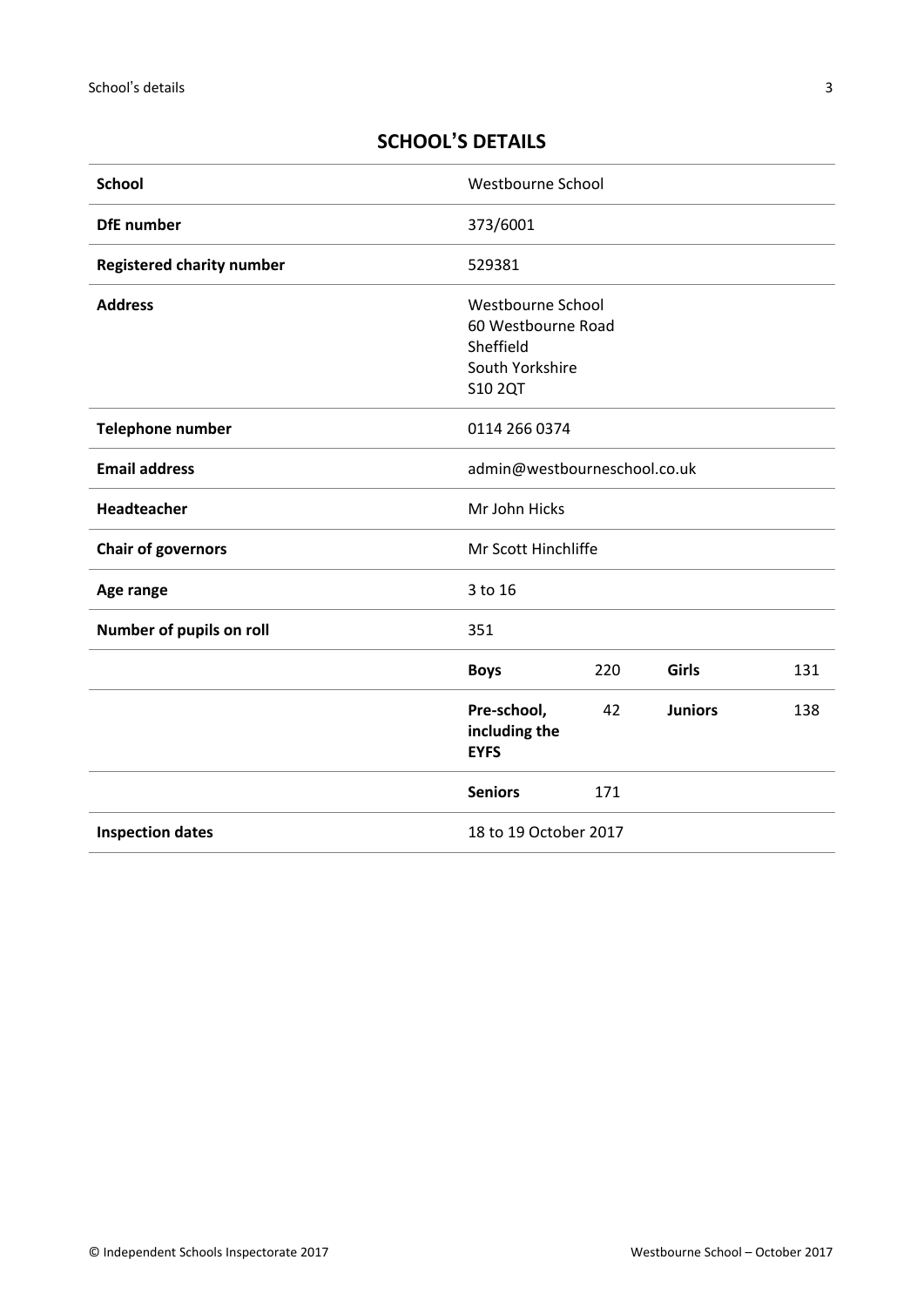## <span id="page-3-0"></span>**1. BACKGROUND INFORMATION**

#### <span id="page-3-1"></span>**About the school**

- 1.1 Westbourne School is an independent day school for boys and girls aged between 3 and 16 years. The school was founded in 1885 as a boys' preparatory school, and became co-educational in 1997. The senior school was opened in 2001. Westbourne School is a charitable foundation, overseen by a governing body. The school is divided into three sections: a pre-school, a junior school and a senior school.
- 1.2 Since the previous inspection an additional building, Westbourne Place, has been purchased. It now houses senior school mathematics, geography and food technology rooms. On the original site two science laboratories and a drama studio have been built. The governing board now has a committee structure, with each committee reporting to the full board.

#### <span id="page-3-2"></span>**What the school seeks to do**

1.3 The school aims to provide an education of quality, to ensure that pupils aspire to excellence in all that they do, to ensure a balanced and varied curriculum, to guide and prepare children for life, and to promote mutual respect and friendship.

#### <span id="page-3-3"></span>**About the pupils**

1.4 Pupils come from a culturally diverse range of backgrounds which reflects that of the area. Standardised test data provided by the school indicates that pupils in the junior school are of broadly average ability, whilst those in the senior school are of above average ability. The school hasidentified 121 pupils as having special educational needs and/or disabilities (SEND), which include dyslexia, communication, learning, social/emotional or sensory/physical needs. Of these pupils, 119 receive specialist support in school. Four pupils have an education, health and care plan. English is an additional language for 51 pupils, whose needs are supported primarily by their classroom teachers and by a Chinese-speaking teaching assistant, with 11 having additional specialist support. Data used by the school have identified 61 pupils as the more able in the school's population, and the curriculum is modified for them, and for 33 other pupils due to their special talents in sport.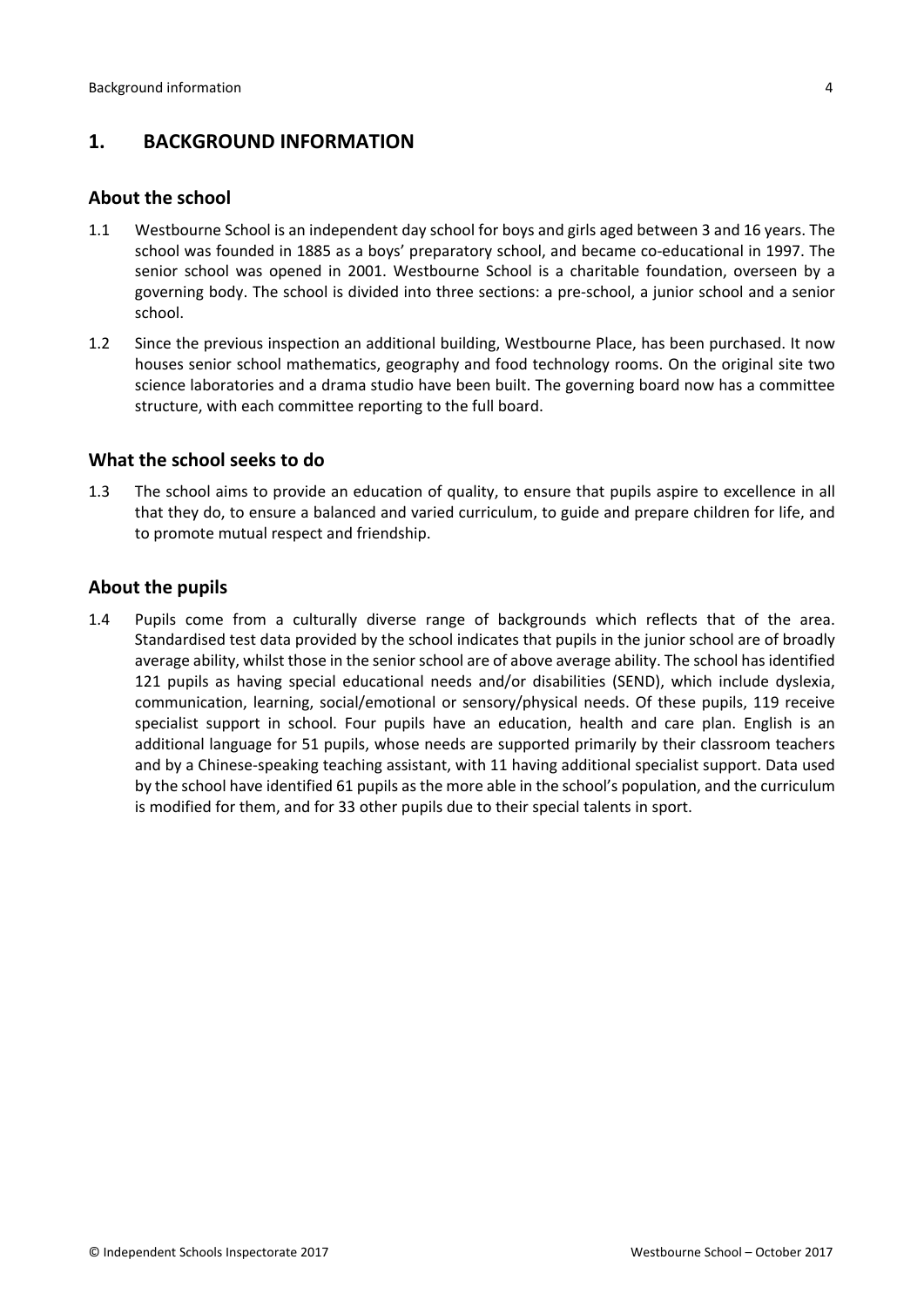## <span id="page-4-0"></span>**2. REGULATORY COMPLIANCE INSPECTION**

## <span id="page-4-1"></span>**Preface**

The registration authority for independent schools is the Department for Education (DfE), which directs inspection according to a specified frequency or at any time where the DfE has particular concerns about a school. The Independent Schools Inspectorate (ISI) is the body approved by the Secretary of State for the purpose of inspecting schools which are, or whose heads are, in membership of the associations which form the Independent Schools Council (ISC) and reporting on the extent to which they meet the Independent School Standards ('the standards') in the Schedule to the Education (Independent School Standards) Regulations 2014. Accordingly, inspection records whether the school meets each of these standards, which are arranged in eight Parts, each of which is divided into separate paragraphs. The inspection of schools that have early years settings not requiring registration similarly records whether the school complies with key provisions of the Early Years Foundation Stage statutory framework, and for registered settings the full range of the Early Years Foundation Stage provisions is considered. Additionally, the inspection reports on the school's accessibility plan under Schedule 10 of the Equality Act 2010 and the ban on corporal punishment under section 548 of the Education Act 1996. It comments on the progress made by the school in meeting the compliance action points set out in the school's most recent statutory inspection.

All association independent schools will have an inspection within three yearsfrom April 2016, in accordance with the Framework and DfE requirements. The inspection may be of COMPLIANCE ONLY or a combined inspection of EDUCATIONAL QUALITY AND COMPLIANCE depending on a number of factors, including findings from their most recent inspection. Schools judged not to meet the standards may also be subject to a progress monitoring visit before their next routine inspection. The progress monitoring visit will judge whether the school has taken the necessary action to meet any un-met standards identified at their previous inspection.

The inspection was also carried out under the arrangements of the ISC Associations for the maintenance and improvement of the quality of their membership.

**This is a COMPLIANCE ONLY inspection and as such reports only on the school's compliance with the standards.** The standards represent minimum requirements and judgements are given either as **met** or as **not met**. All schools are required to meet all the standards applicable to them. Where the minimum requirements are not met, this is clearly indicated in the relevant section of the report and the school is required to take the actions specified.

Inspections do not include matters that are outside of the regulatory framework described above, such as: an exhaustive health and safety audit; compliance with data protection requirements; an in-depth examination of the structural condition of the school, its services or other physical features; contractual arrangements with parents; an investigation of the financial viability of the school or its accounting procedures.

Inspectors may be aware of individual safeguarding concerns, allegations and complaints as part of the inspection process. Such matters will not usually be referred to specifically in published reports in this document but will have been considered by the team in reaching its judgements.

Links to the full regulations and requirements can be found here: The Education [\(Independent](http://www.legislation.gov.uk/uksi/2014/3283/contents/made) School Standards) [Regulations](http://www.legislation.gov.uk/uksi/2014/3283/contents/made) 2014, Early Years Foundation Stage Statutory [Framework.](https://www.gov.uk/government/publications/early-years-foundation-stage-framework--2)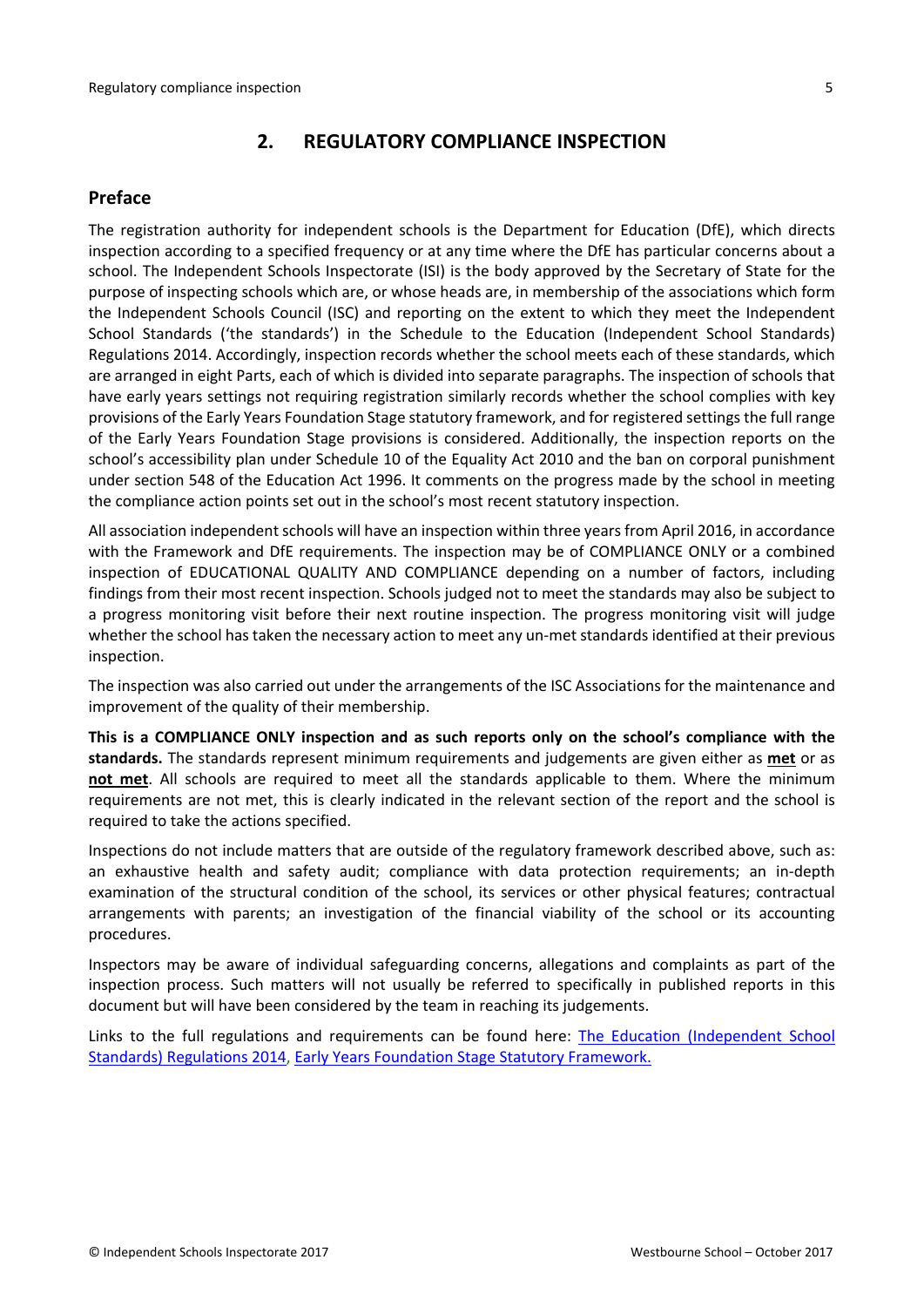## <span id="page-5-0"></span>**Key Findings**

2.1 The school meets the standards in the schedule to the Education (Independent School Standards) Regulations 2014, and relevant requirements of the statutory framework for the Early Years Foundation Stage, and associated requirements, and no further action is required as a result of this inspection.

## <span id="page-5-1"></span>**PART 1 – Quality of education provided**

- 2.2 In the juniorschool, the school measures attainment using national curriculum tests. In the years 2012 to 2015, the results overall were above the national average for maintained schools.
- 2.3 At GCSE in the years 2013 to 2016, performance has been above the national average for maintained schools.
- 2.4 The curriculum is documented, supported by appropriate plans and schemes of work for the pupils and covers the required breadth of material. The teaching enables pupils to make good progress, encompasses effective behaviour management and is supported by suitable resources. A suitable framework for the assessment of pupils' performance is in place.
- **2.5 The standards relating to the quality of education [paragraphs 1–4] are met.**

## <span id="page-5-2"></span>**PART 2 – Spiritual, moral, social and cultural development of pupils**

- 2.6 Principles and values are actively promoted which facilitate the personal development of pupils as responsible, tolerant, law-abiding citizens.
- **2.7 The standard relating to spiritual, moral, social and cultural development [paragraph 5] is met.**

### <span id="page-5-3"></span>**PART 3 – Welfare, health and safety of pupils**

- 2.8 Arrangements are made to safeguard and promote the welfare of pupils by means that pay due regard to current statutory guidance; good behaviour is promoted; bullying is prevented so far as reasonably practicable; health and safety requirements are met, including those relating to fire safety; provision is made for first aid. Pupils are properly supervised; admission and attendance registers are maintained, as required, and there is a strategic approach to risk assessment. A disability access plan is in place.
- **2.9 The standardsrelating to welfare, health and safety [paragraphs 6–16], the requirement of Schedule 10 of the Equality Act 2010, and the ban on corporal punishment undersection 548 of the Education Act 1996 are met.**

### <span id="page-5-4"></span>**PART 4 – Suitability of staff, supply staff, and proprietors**

- 2.10 The school makes appropriate checks to ensure the suitability of staff, supply staff, and proprietors and a register is kept as required.
- **2.11 The standards relating to the suitability of those in contact with pupils at the school [paragraphs 17–21] are met.**

### <span id="page-5-5"></span>**PART 5 – Premises of and accommodation at schools**

2.12 Suitable toilet, changing and showering facilities for pupils and appropriate accommodation for their medical and therapy needs are provided. The premises are maintained to a standard commensurate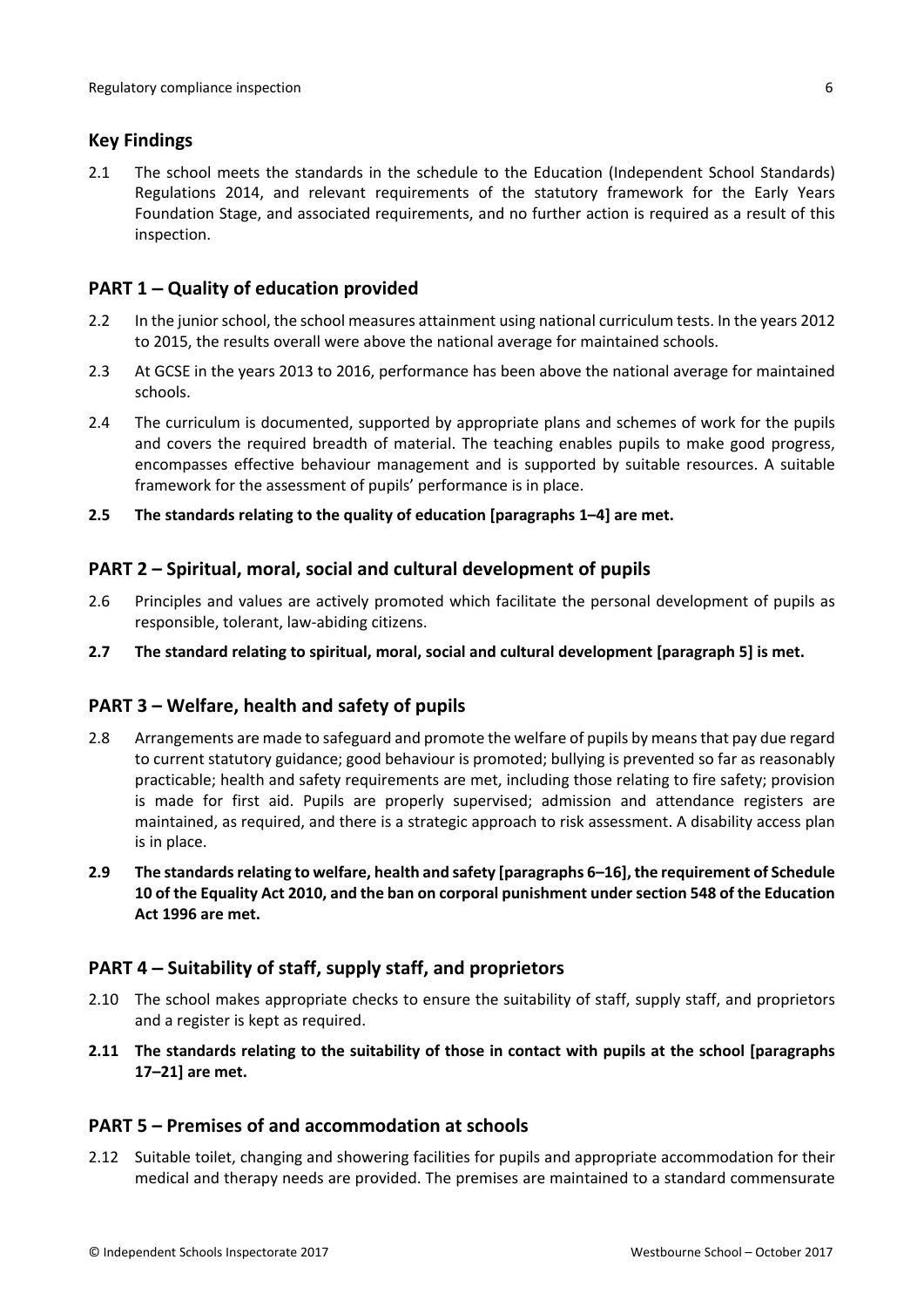with health and safety; acoustics and lighting are appropriate; water provision is adequate. Suitable outdoor space is provided for physical education and outdoor play.

#### **2.13 The standards relating to the premises and accommodation [paragraphs 22–31] are met.**

#### <span id="page-6-0"></span>**PART 6 – Provision of information**

2.14 A range of information is variously published, provided or made available to parents, inspectors and the Department for Education. These include details about the proprietor, the ethos of the school and the curriculum, and of the school's arrangements for admission, behaviour and exclusions, bullying, health and safety, first aid, details of the complaints procedure, and the number of complaints registered under the formal procedure during the preceding school year, and the provision for those with education, health and care plans or English as an additional language. They also include particulars of the school's academic performance during the preceding school year, and its results in public examinations, inspection reports and (for parents only) a report at least annually of their own child's progress. The safeguarding policy is posted on the school's website.

#### **2.15 The standard relating to the provision of information [paragraph 32] is met.**

#### <span id="page-6-1"></span>**PART 7 – Manner in which complaints are handled**

- 2.16 Parental complaints, if any, are handled effectively through a three-stage process, (informal, formal and a hearing before a panel of three, one of whom isindependent of the school). Each stage has clear time scales, and at the third stage the panel can make findings and recommendations which are communicated to the complainant. Records are kept appropriately, including of any action taken, whether or not a complaint is successful.
- **2.17 The standard relating to the handling of complaints [paragraph 33] is met.**

#### <span id="page-6-2"></span>**PART 8 – Quality of leadership in and management of schools**

- 2.18 The proprietor ensures that the leadership and management demonstrate good skills and knowledge, and fulfil their responsibilities effectively, so that the other standards are consistently met and they actively promote the well-being of the pupils.
- **2.19 The standard relating to leadership and management of the school [paragraph 34] is met.**